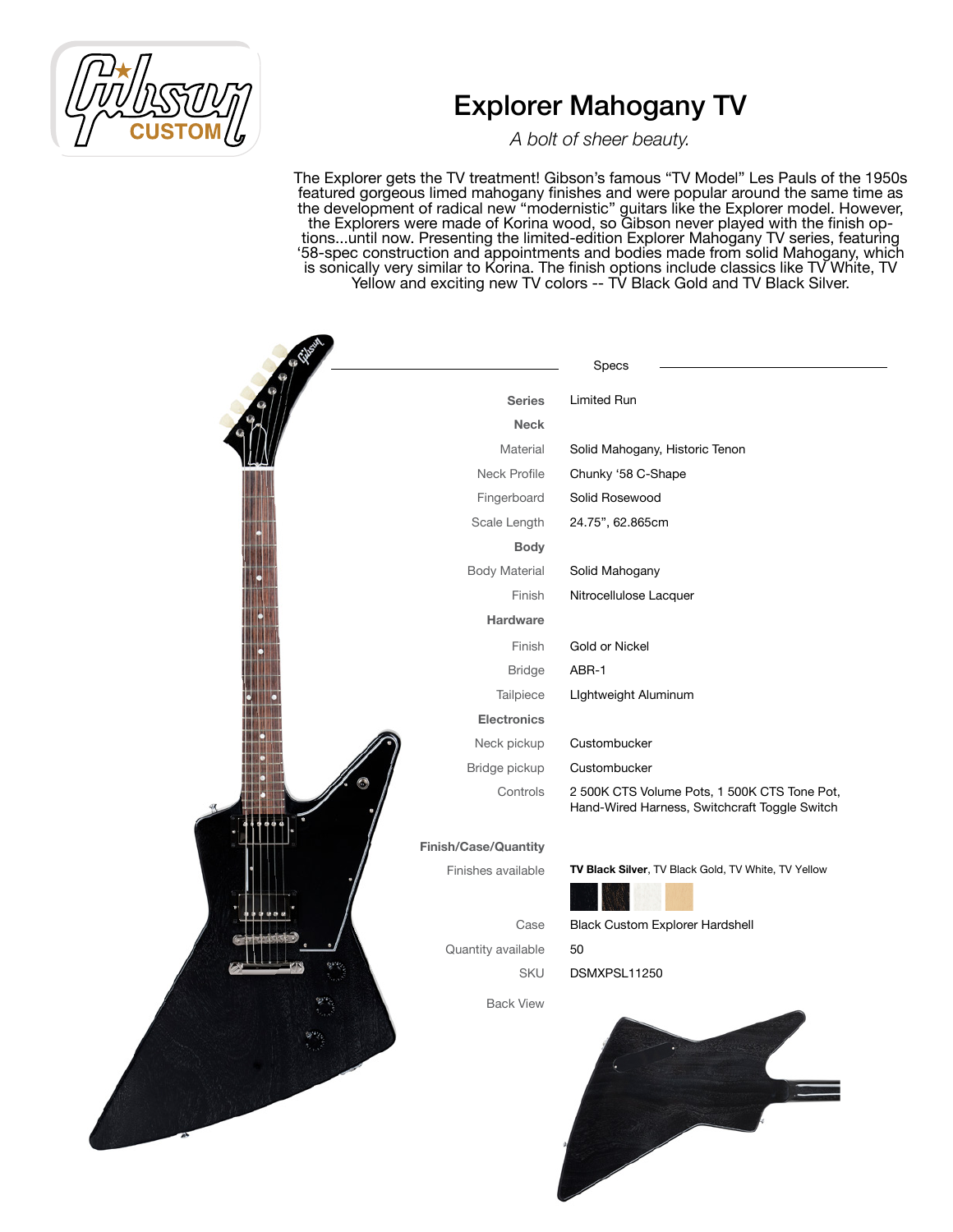*A bolt of sheer beauty.*

|                      | Specs                                                                                         |
|----------------------|-----------------------------------------------------------------------------------------------|
| <b>Series</b>        | Limited Run                                                                                   |
| <b>Neck</b>          |                                                                                               |
| Material             | Solid Mahogany, Historic Tenon                                                                |
| Neck Profile         | Chunky '58 C-Shape                                                                            |
| Fingerboard          | Solid Rosewood                                                                                |
| Scale Length         | 24.75", 62.865cm                                                                              |
| <b>Body</b>          |                                                                                               |
| <b>Body Material</b> | Solid Mahogany                                                                                |
| Finish               | Nitrocellulose Lacquer                                                                        |
| Hardware             |                                                                                               |
| Finish               | Gold or Nickel                                                                                |
| <b>Bridge</b>        | ABR-1                                                                                         |
| Tailpiece            | Lightweight Aluminum                                                                          |
| <b>Electronics</b>   |                                                                                               |
| Neck pickup          | Custombucker                                                                                  |
| Bridge pickup        | Custombucker                                                                                  |
| Controls             | 2 500K CTS Volume Pots, 1 500K CTS Tone Pot,<br>Hand-Wired Harness, Switchcraft Toggle Switch |
| Finish/Case/Quantity |                                                                                               |
| Finishes available   | TV Black Gold, TV White, TV Yellow, TV Black Silver                                           |
| Case                 | <b>Black Custom Explorer Hardshell</b>                                                        |
| Quantity available   | 50                                                                                            |
| SKU                  | DSMXPSL11247                                                                                  |
| <b>Back View</b>     |                                                                                               |
|                      |                                                                                               |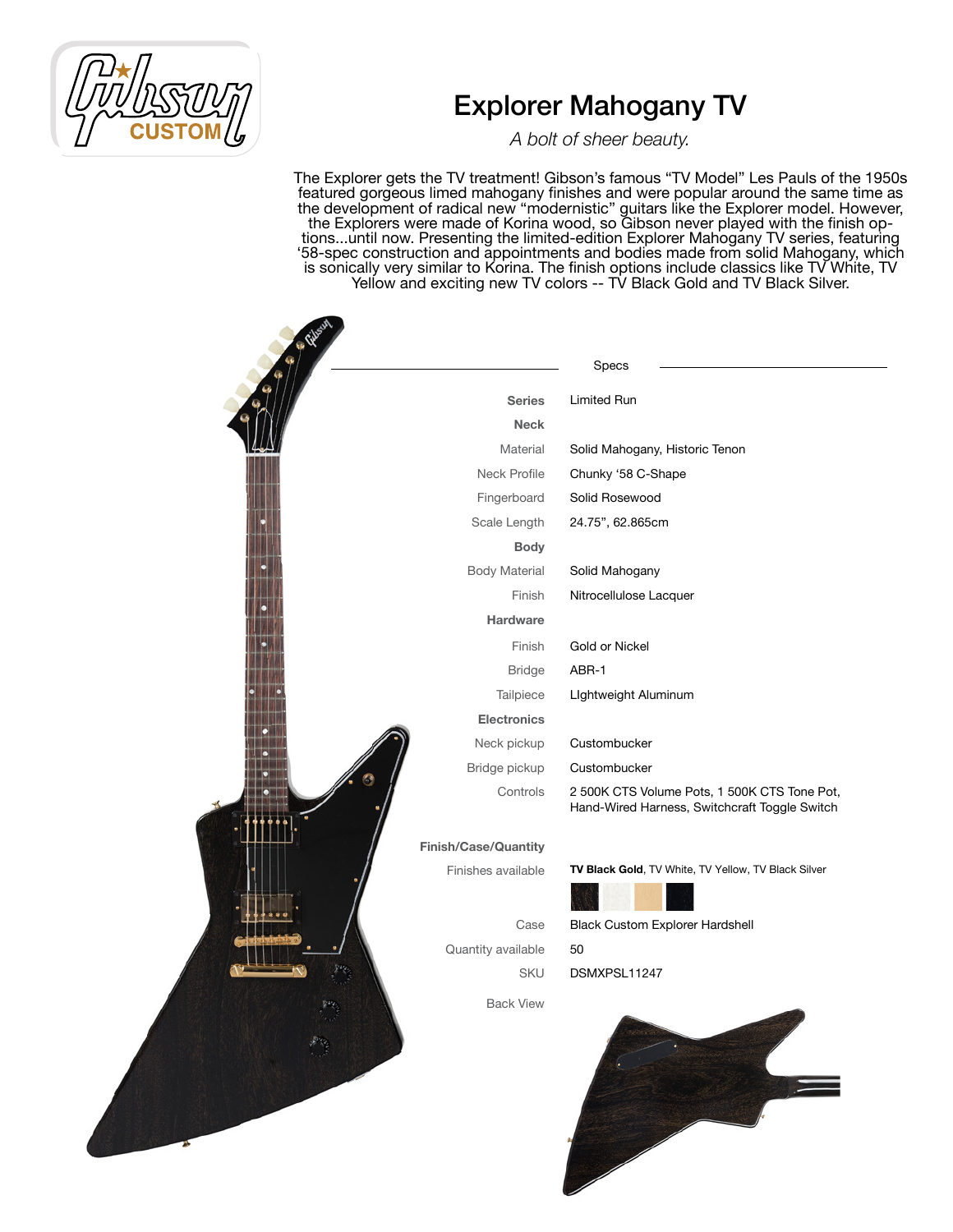*A bolt of sheer beauty.*

|                      | Specs                                                                                         |
|----------------------|-----------------------------------------------------------------------------------------------|
| <b>Series</b>        | <b>Limited Run</b>                                                                            |
| <b>Neck</b>          |                                                                                               |
| Material             | Solid Mahogany, Historic Tenon                                                                |
| Neck Profile         | Chunky '58 C-Shape                                                                            |
| Fingerboard          | Solid Rosewood                                                                                |
| Scale Length         | 24.75", 62.865cm                                                                              |
| <b>Body</b>          |                                                                                               |
| <b>Body Material</b> | Solid Mahogany                                                                                |
| Finish               | Nitrocellulose Lacquer                                                                        |
| <b>Hardware</b>      |                                                                                               |
| Finish               | Gold or Nickel                                                                                |
| <b>Bridge</b>        | ABR-1                                                                                         |
| Tailpiece            | Lightweight Aluminum                                                                          |
| <b>Electronics</b>   |                                                                                               |
| Neck pickup          | Custombucker                                                                                  |
| Bridge pickup        | Custombucker                                                                                  |
| Controls             | 2 500K CTS Volume Pots, 1 500K CTS Tone Pot,<br>Hand-Wired Harness, Switchcraft Toggle Switch |
| Finish/Case/Quantity |                                                                                               |
| Finishes available   | TV White, TV Yellow, TV Black Silver, TV Black Gold                                           |
|                      |                                                                                               |
| Case                 | <b>Black Custom Explorer Hardshell</b>                                                        |
| Quantity available   | 50                                                                                            |
| <b>SKU</b>           | DSMXPSL11248                                                                                  |
| <b>Back View</b>     |                                                                                               |
|                      |                                                                                               |